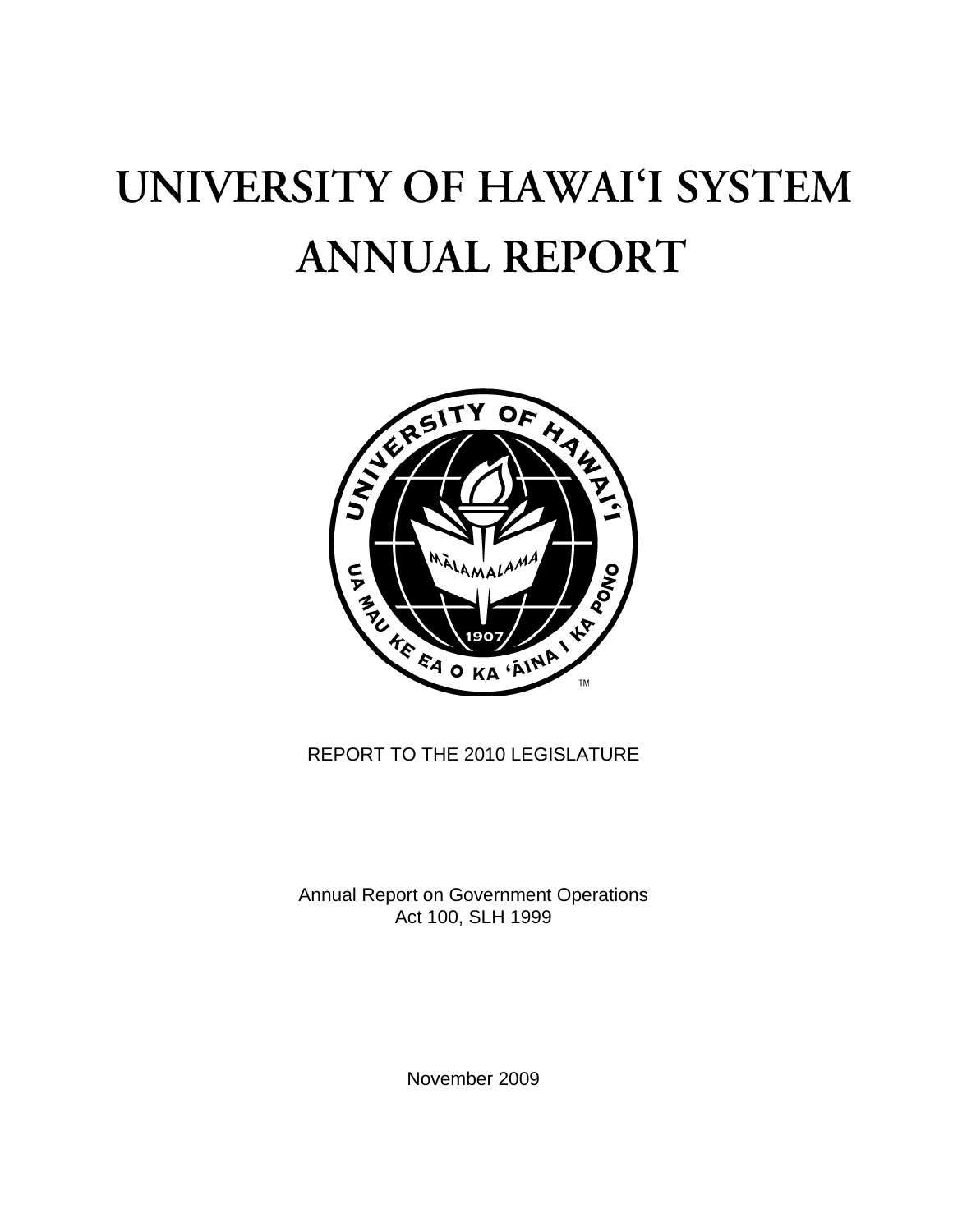#### UNIVERSITY OF HAWAI'I REPORT TO THE 2010 LEGISLATURE

#### **Annual Report on Goals, Objectives/Policies, Action Plan, and Performance Measures As Required By Act 100, SLH 1999**

Act 100, Session Laws of Hawai'i 1999, requires every state department and agency to develop and submit twenty days prior to the start of each regular session an annual report that addresses their goals, objectives/policies, action plan, and process to measure performance of programs and services in meeting stated goals, objectives, and policies.

## **SYSTEM MISSION, VISION, GOALS, OBJECTIVES, AND ACTION PLANS**

The University continues to focus on addressing the needs of the state through its higher education agenda. The agenda consists of five broad initiatives:

- Increase the educational capital of the state
- Expand workforce development initiatives
- Assist in expanding and diversifying the economy
- Address underserved regions and populations of the state, particularly Native **Hawaiians**
- Renew and expand infrastructure

In 2008, the University developed a companion document to its system strategic plan, which expires in 2010. This companion piece extends the strategic plan through 2015 and articulates the University's priorities for three biennia in clear, measurable terms. These strategic outcomes and performance measures, organized around state needs, reaffirm the institution's commitment to the state and establish a clear methodology with which to assess its performance and progress. At the end of calendar year 2008, year one's outcomes were published in a "dashboard" brochure. A similar dashboard brochure with 2009 results is currently being updated. Likewise, a website presenting projected and actual data on the University's strategic outcomes and performance measures is being developed. Data down to the campus level will be available.

#### Sources:

The *University of Hawai'i System Strategic Plan: Entering the University's Second Century, 2002–2010* full report and summary brochure. [www.hawaii.edu/ovppp/stratplansys.html](http://www.hawaii.edu/ovppp/stratplansys.html)

The Second Decade Project presentation [www.hawaii.edu/offices/app/seconddecade/](http://www.hawaii.edu/offices/app/seconddecade/)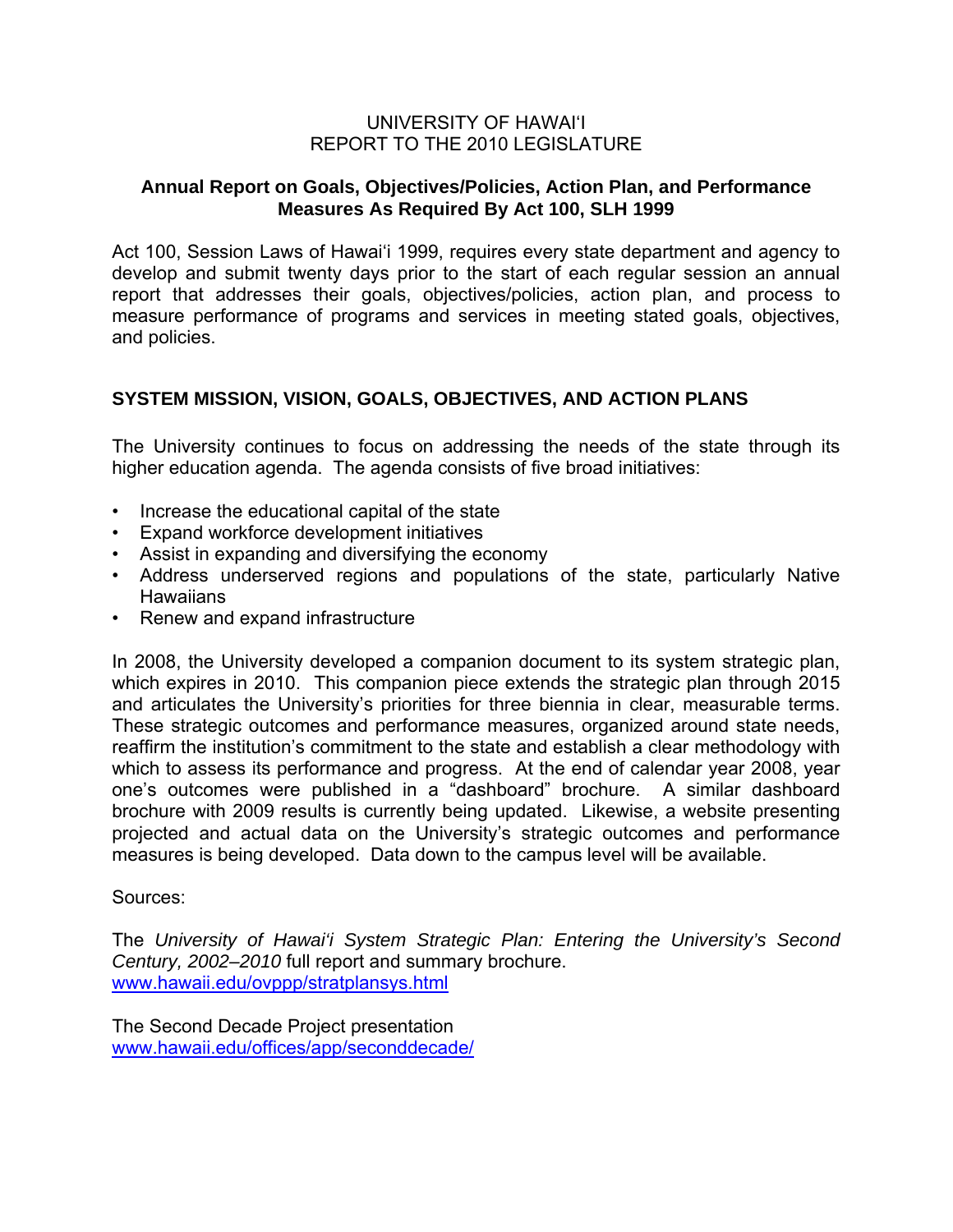*Meeting State Needs* brochure [www.hawaii.edu/offices/app/msn/](http://www.hawaii.edu/offices/app/msn/)

*UH System Strategic Outcomes and Performance Measures, 2008–2015* and *UH System Performance Measures Dashboard Indicators* brochures [www.hawaii.edu/ovppp/uhplan/](http://www.hawaii.edu/ovppp/uhplan/)

### **UNIT PLANS**

The four unit strategic plans of the University of Hawai'i (UH Mānoa, UH Hilo, UH West O'ahu, and UH Community Colleges) define each unit's unique mission and vision. Though distinct in their missions and vision, they are intimately linked to the system strategic plan in their commitment to functioning as a system in service to the state. [www.uhm.hawaii.edu/vision/](http://www.uhm.hawaii.edu/vision/) [www.uhh.hawaii.edu/uhh/strategic/](http://www.uhh.hawaii.edu/uhh/strategic/) <http://uhwo.hawaii.edu/images/strategicplan.pdf> [www.hawaii.edu/ccc/Prpp/prpp\\_fameset.html](http://www.hawaii.edu/ccc/Prpp/prpp_fameset.html)

# **MONITORING AND REPORTING**

**Policy.** Board of Regents' policy requires regular and systematic assessment of programs, services, campuses, and the University system as a whole.

• In accordance with Hawai'i Revised Statutes 304A-2001, institutional effectiveness measures (or benchmarks/performance indicators) tied to Master (Strategic) Plan goals have been adopted (Board of Regents' action October 1996) and implemented.

#### **Performance Measures.**

- **Program Review.** All University of Hawai'i academic programs are subject to periodic review. Within established University policy, these reviews assess the extent to which academic programs are meeting their stated objectives and whether these objectives are still appropriate to the campus, Unit, and University missions. The University prepares an annual status report on the results of the program review process. The most recent is 2008–2009. [www.hawaii.edu/offices/app/acadprog/](http://www.hawaii.edu/offices/app/acadprog/)
- *University of Hawai'i Measuring Our Progress, 2008.*This is the University's eighth report in a series produced biennially to fulfill the requirements of HRS 304A-2001. The report identifies relevant performance measures associated with strategic goals and details levels of performance or achievement at a point in time, over time, and/or relative to a standard or reference point. With each publication, the University has refined and added measures and narrative that help demonstrate the effectiveness of programs and services. This report not